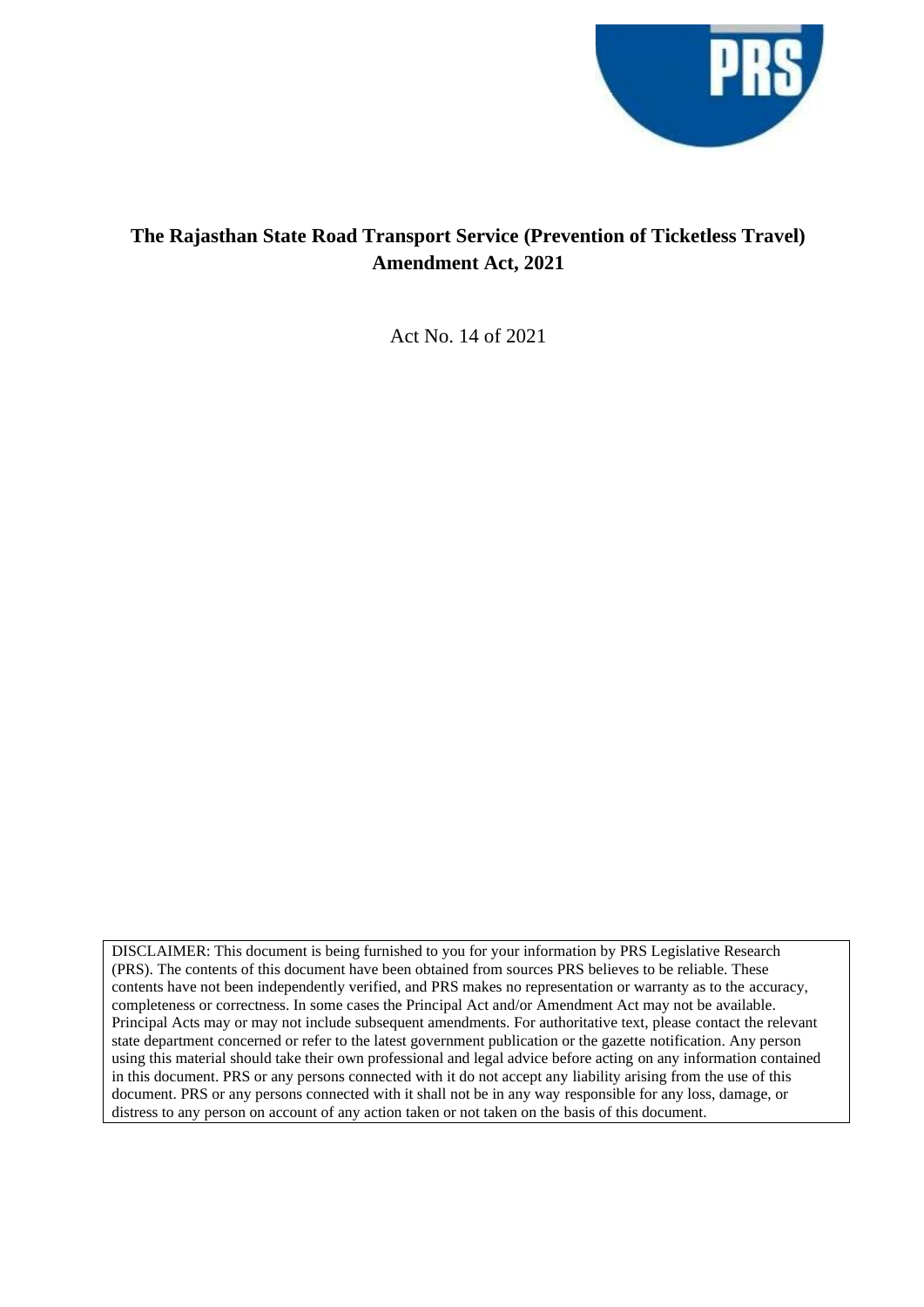

#### राजस्थान राजपत्र **RAJASTHAN GAZETTE Extraordinary**

**विशेषाांक साधिकार प्रकाशशत**

**Published by Authority**

आश्विन 06*,* मंगलिार*,* शाके1943-सितम् बर 28*,* 2021 *Asvina 06, Tuesday, Saka 1943- September 28, 2021*

भाग-4(क)

राजस्थान विधान मण्डल के अधिनियम।

### **विधि (वििायी प्रारू्ण) विभाग**

**(ग्र्ु-2)**

अधिसूचना

### **जय्रु, शसतम्बर 27, 2021**

**संख्या प.2(35)विधि/2/2020.-** राजस्थान राज्य विधान-मण्डल का निम्नांकित अधिनियम, जिसे राज्यपाल महोदय की अन्मति दिनांक 25 सितम्बर, 2021 को प्राप्त हुई, एतद्दवारा सर्वसाधारण की सूचनार्थ प्रकाशित किया जाता है:-

**राजस् थान र राज य ्थ ्ररिहन र सेिा (बबन रा टिकि यारा-नन रिारण) (सांशोिन र) अधिनन रयम, 2021**

## **(2021 का अधिनन रयम सांख याांक 1**

(राज्यपाल महोदय की अनुमति दिनांक 25 सितम्बर, 2021 को प्राप्त हुई)

राजस्थान राज्य पथ परिवहन सेवा (बिना टि कट यात्रा-निवारण) अधिनियम, 1975 को और संशोधित करने के लिए अधिनियम।

भारत गणराज्य के बहत्तरवें वर्ष में राजस्थान राज्य विधान-मण्डल निम्नलिखित अधिनियम बनाता है:-

1**. संक्षिप्त नाम और प्रारम्भ.-** (1) इस अधिनियम का नाम राजस्थान राज्य पथ परिवहन सेवा (बिना टि कट यात्रा-निवारण) (संशोधन) अधिनियम, 2021 है।

(2) मह तरुनत प्रित्ृत होगा।

**2. 1975 के राजस्थान अधिनियम सं. 11 की धारा 6 का संशोधन.- राजस्थान राज्य पथ परिवहन सेवा** (बिना टि कट यात्रा-निवारण) अधिनियम, 1975 (1975 का अधिनियम सं. 11) की धारा 6 की विदयमान उप-धारा (2) के स्थान पर निम्नलिखित प्रति स्थापित किया जायेगा, अर्थात्:-

''(2) उप-धारा (1) में निर्दिष्ट अधिक प्रभार की रकम, उस उप-धारा में निर्दिष्ट एकल यात्री भाड़े के दस गुना के बराबर या दो हजार रुपये, जो भी कम हो, होगी।"।

> विनोद कुमार भारिानी, **प्रमखु शासन र सधिि।**